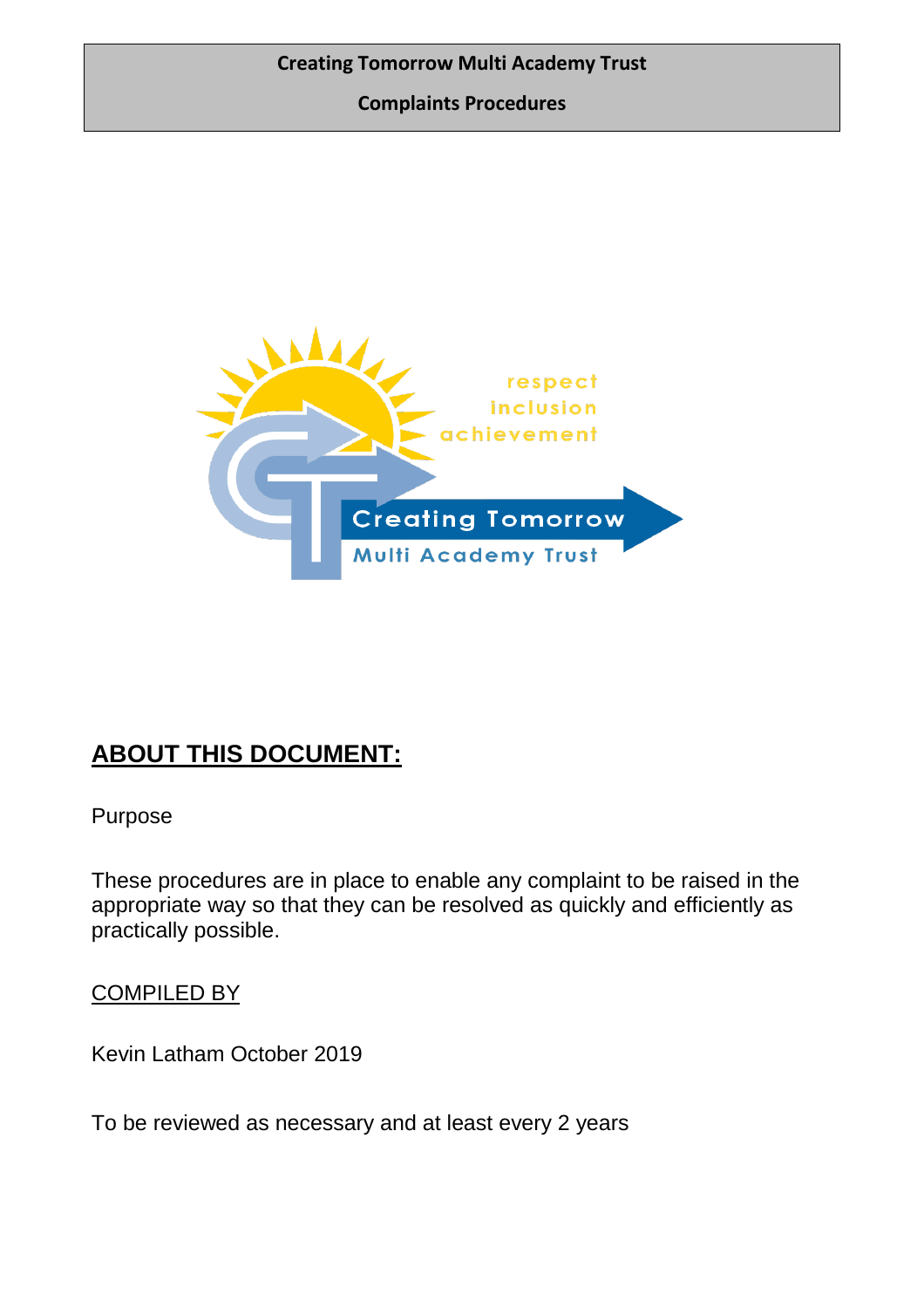# **Complaints Procedures**

# **Contents**

| 6. Stages of complaint (not complaints against the headteacher or governors) 6                                                                 |  |
|------------------------------------------------------------------------------------------------------------------------------------------------|--|
| 7. Complaints against the headteacher / head of school, Trust Leadership, a<br>governor or the governing board, a trustee or the trust board 8 |  |
|                                                                                                                                                |  |
|                                                                                                                                                |  |
|                                                                                                                                                |  |
|                                                                                                                                                |  |
|                                                                                                                                                |  |
|                                                                                                                                                |  |
|                                                                                                                                                |  |

# **Wellbeing in our Trust**

Managing a complaint can be challenging and so this document aims to set out procedures to be followed to minimize what can be difficult process.

We are all affected by poor mental health at times during our lives and it is important the appropriate support is available in a timely manner.

Health and wellbeing is everyone's responsibility and we encourage an open and honest culture whereby anyone can discuss any issues they may have.

The Trustees of Creating Tomorrow take the health all employees seriously and are committed to supporting our staff. The Trustees ensure that support for staff is available through:

- **•** Effective line management
- Commitment to reducing workload
- Supportive and professional working environments
- Employee support programs
	- o CIC (confidential counselling support available through Perkbox account).
	- o The Teacher Support Line telephone number 08000 562561 or websit[e www.teachersupport.info](http://www.teachersupport.info/)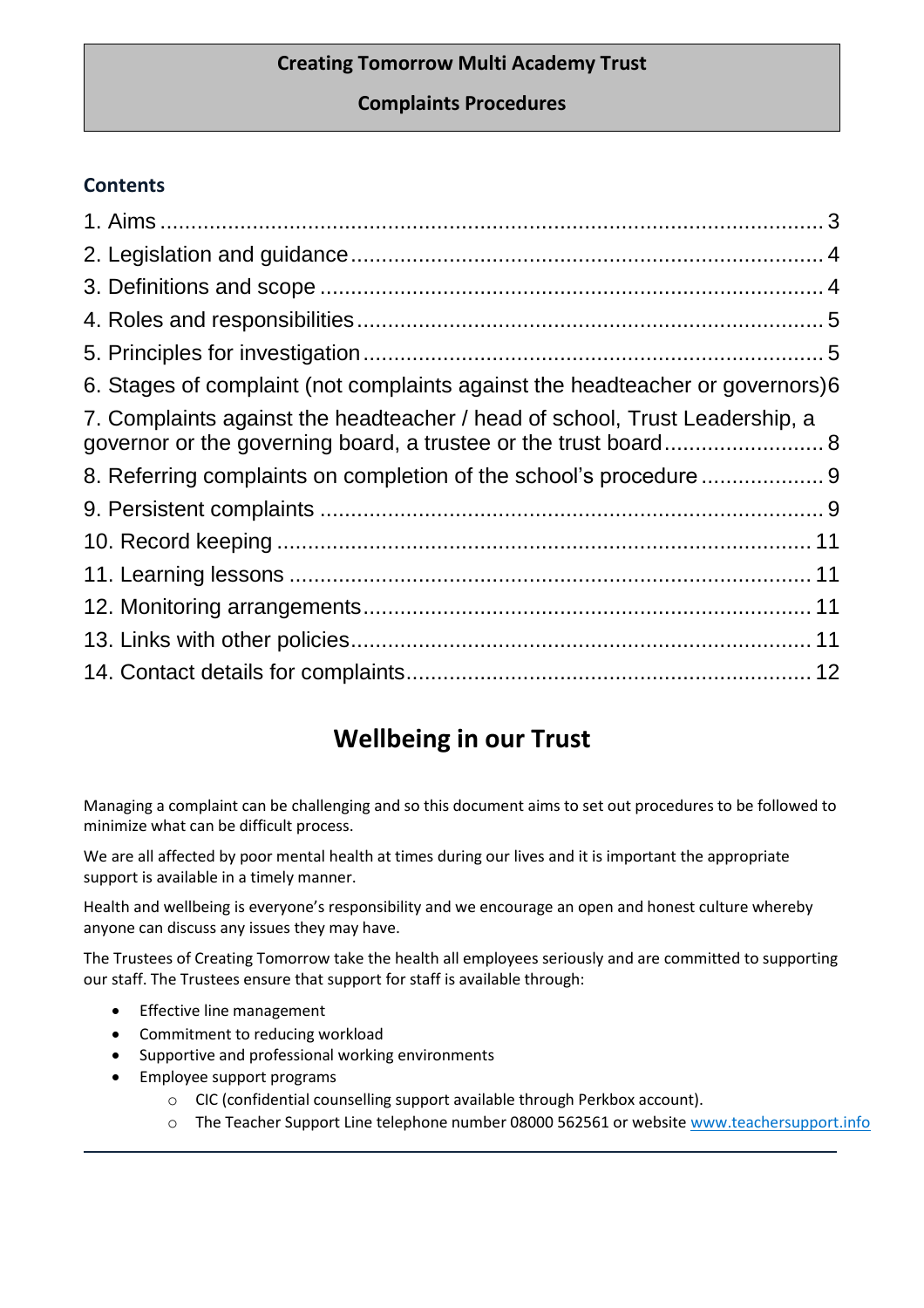### **Complaints Procedures**

### <span id="page-2-0"></span>**1. Aims**

Our trust aims to meet its statutory obligations when responding to complaints from parents of children at our schools, and from other people or professionals.

When responding to complaints, we aim to:

- $\geq$  Be impartial and non-adversarial
- Facilitate a full and fair investigation by an independent person or panel, where necessary
- Address all the points at issue and provide an effective and prompt response
- > Respect complainants' desire for confidentiality
- > Treat complainants with respect and courtesy
- Ensure that any decisions we make are lawful, rational, reasonable, fair and proportionate, in line with the principles of administrative law
- If Keep complainants informed of the progress of the complaints process
- Consider how the complaint can feed into school improvement evaluation processes

We will try to resolve concerns or complaints by informal means wherever possible. Where this is not possible, formal procedures will be followed.

Creating Tomorrow academies trust will aim to give the complainant the opportunity to complete the complaints procedure in full.

To support this, we will ensure we publicise the existence of this policy and make it available on the trust website and those of each school.

Throughout the process we will be sensitive to the needs of all parties involved, and make any reasonable adjustments needed to accommodate individuals.

This policy aims to promote and embed the core values of Creating Tomorrow academies trust:

- Respect
- Inclusion
- Achievement

Our core values define how we expect everyone within the trust to conduct themselves on a day to day basis and act as a guide to ensure safe, positive and professional behaviour. The trust expects everyone (including those not employed by Creating Tomorrow academies trust) to be treated with respect and dignity and will not tolerate aggressive behaviour, either verbal or physical.

Relationships are at the heart of everything we do, and the quality of relationships is a strong factor underpinning any concern or complaint. Through building positive relationships we hope that we be able to manage any concern or complaint quickly to ensure effective working is resumed and so to benefit everyone.

Across the trust we work to develop:

- Relationship with self;
- Relationship with others;
- Relationship with the curriculum.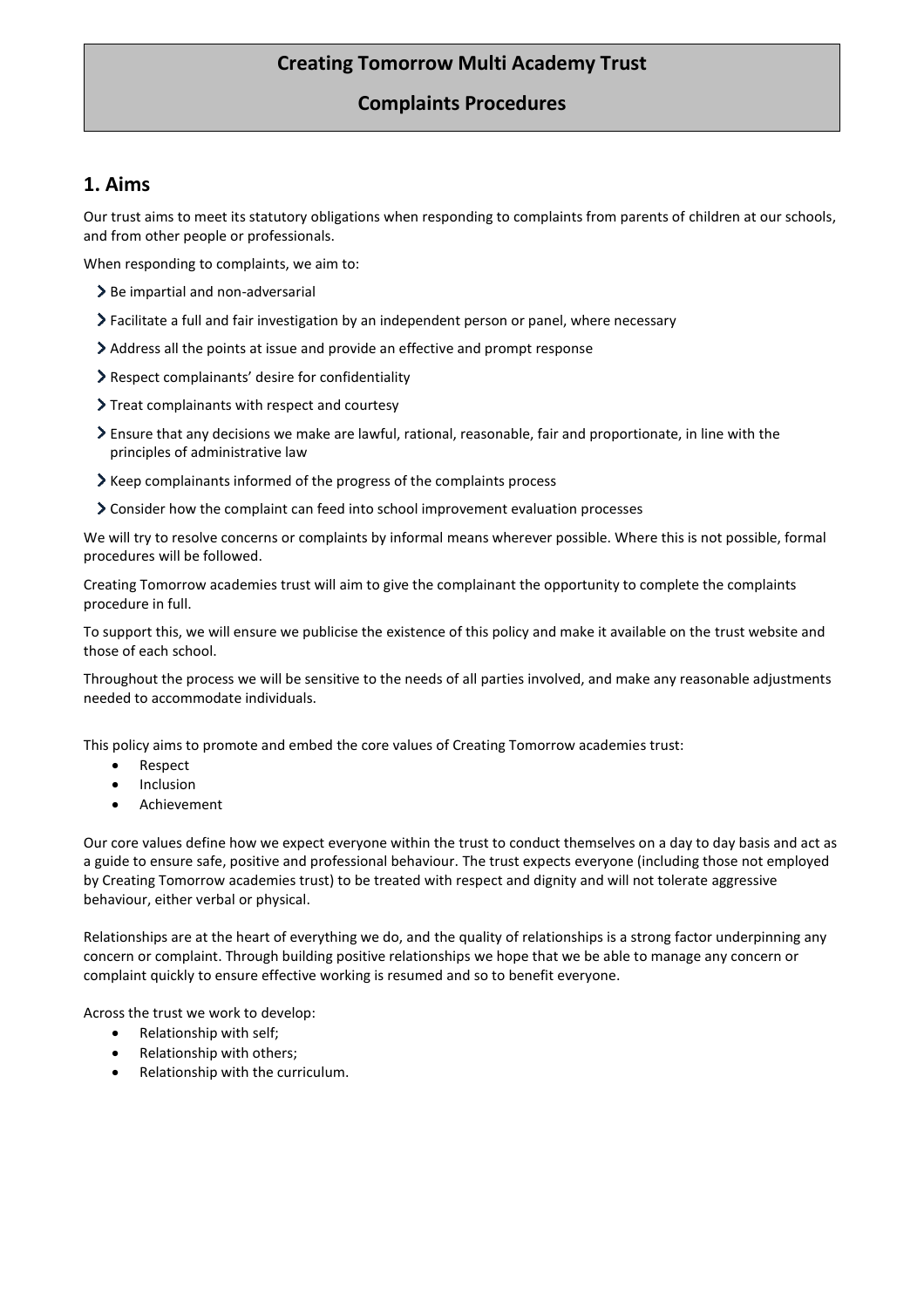### **Complaints Procedures**

# <span id="page-3-0"></span>**2. Legislation and guidance**

This document meets the requirements set out in part 7 of the schedule to the Education (Independent School [Standards\) Regulations 2014,](http://www.legislation.gov.uk/uksi/2014/3283/schedule/made) which states that we must have and make available a written procedure to deal with complaints from parents of pupils at the school.

It is also based on guidance published by the Education and Skills Funding Agency (ESFA) on [creating a complaints](https://www.gov.uk/government/publications/setting-up-an-academies-complaints-procedure)  [procedure that complies with the above regulations,](https://www.gov.uk/government/publications/setting-up-an-academies-complaints-procedure) and refers to [good practice guidance on setting up complaints](https://www.gov.uk/government/publications/school-complaints-procedures)  [procedures](https://www.gov.uk/government/publications/school-complaints-procedures) from the Department for Education (DfE).

This policy complies with our funding agreement and articles of association.

This document meets the requirements of section 35 of the schedule to [the Education \(Non-Maintained Special](http://www.legislation.gov.uk/uksi/2011/1627/schedule/made)  [Schools\) \(England\) Regulations 2011,](http://www.legislation.gov.uk/uksi/2011/1627/schedule/made) which states that non-maintained special schools must have, and make available, a written procedure to deal with complaints relating to their school.

It also refers t[o good practice guidance on setting up complaints procedures](https://www.gov.uk/government/publications/school-complaints-procedures) from the Department for Education (DfE).

In addition, it addresses duties set out in th[e Early Years Foundation Stage statutory framework](https://www.gov.uk/government/publications/early-years-foundation-stage-framework--2) with regards to dealing with complaints about the school's fulfilment of Early Years Foundation Stage requirements.

# <span id="page-3-1"></span>**3. Definitions and scope**

#### **3.1 Definitions**

The DfE guidance explains the difference between a concern and a complaint:

A **concern** is defined as "an expression of worry or doubt over an issue considered to be important for which reassurances are sought".

Our schools will resolve concerns through day-to-day communication as far as possible

A **complaint** is defined as "an expression of dissatisfaction however made, about actions taken or a lack of action"

### **3.2 Scope**

Creating Tomorrow academies trust intends to resolve complaints informally where possible, at the earliest possible stage.

There may be occasions when complainants would like to raise their concerns formally. This policy outlines the procedure relating to handling such complaints.

This policy does **not** cover complaints procedures relating to:

- > Admissions
- Statutory assessments of special educational needs (SEN)
- > Safeguarding matters
- > Exclusion
- Whistle-blowing
- > Staff grievances
- > Staff discipline

Please see our separate policies for procedures relating to these types of complaint.

Arrangements for handling complaints from parents in regards to the school's support for their child's SEN needs are within the scope of this policy. Such complaints should first be made to the headteacher / head of school; they will then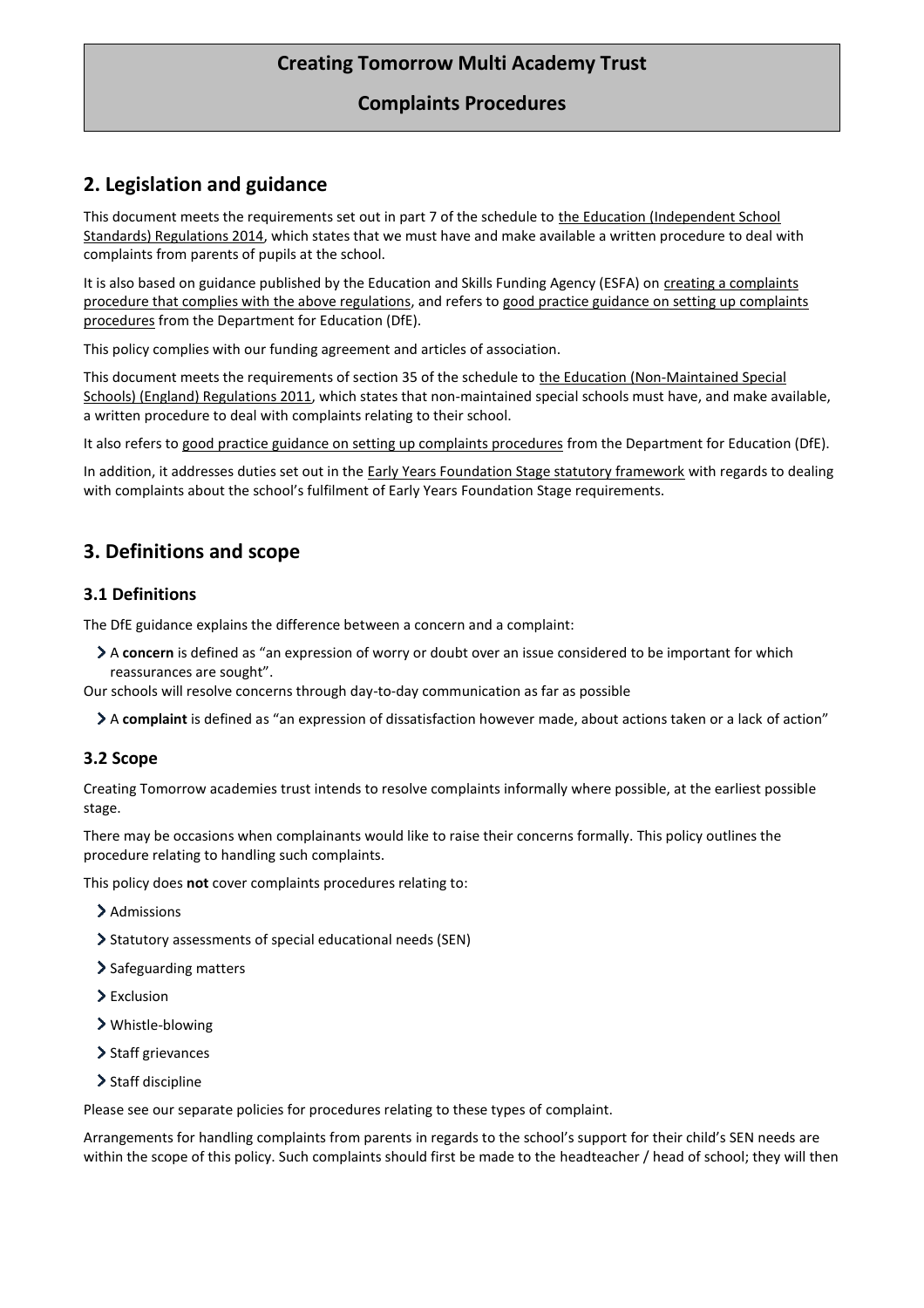### **Complaints Procedures**

be referred to this complaints policy. Our SEN policy and information report includes information about the rights of parents of pupils with disabilities who believe that our school has discriminated against their child.

Complaints about services provided by other providers who use school premises or facilities should be directed to the provider concerned.

### <span id="page-4-0"></span>**4. Roles and responsibilities**

#### **4.1 The complainant**

The complainant will get a more effective and timely response to their complaint if they:

- > Follow these procedures
- Co-operate with the school throughout the process, and respond to deadlines and communication promptly
- Treat all those involved with respect
- Not publish details about the complaint on social media

#### **4.2 The investigator**

An individual will be appointed to look into the complaint, and establish the facts. They will:

- Interview all relevant parties, keeping notes
- Consider records and any written evidence and keep these securely
- Prepare a comprehensive report to the headteacher / head of school / Chief Executive Officer or complaints committee which includes the facts and potential solutions

#### **4.3 Clerk to the Trustees**

If the process progresses to the complaints committee the clerk will:

- Be the contact point for the complainant and the complaints committee, including circulating the relevant papers and evidence before complaints committee meetings
- > Arrange the complaints hearing
- Record and circulate the minutes and outcome of the hearing

#### **4.4 Committee chair**

The committee chair will:

- Chair the meeting, ensuring that everyone is treated with respect throughout
- Make sure all parties see the relevant information, understand the purpose of the committee, and are allowed to present their case

### <span id="page-4-1"></span>**5. Principles for investigation**

When investigating a complaint, we will try to clarify:

- What has happened
- Who was involved
- What the complainant feels would put things right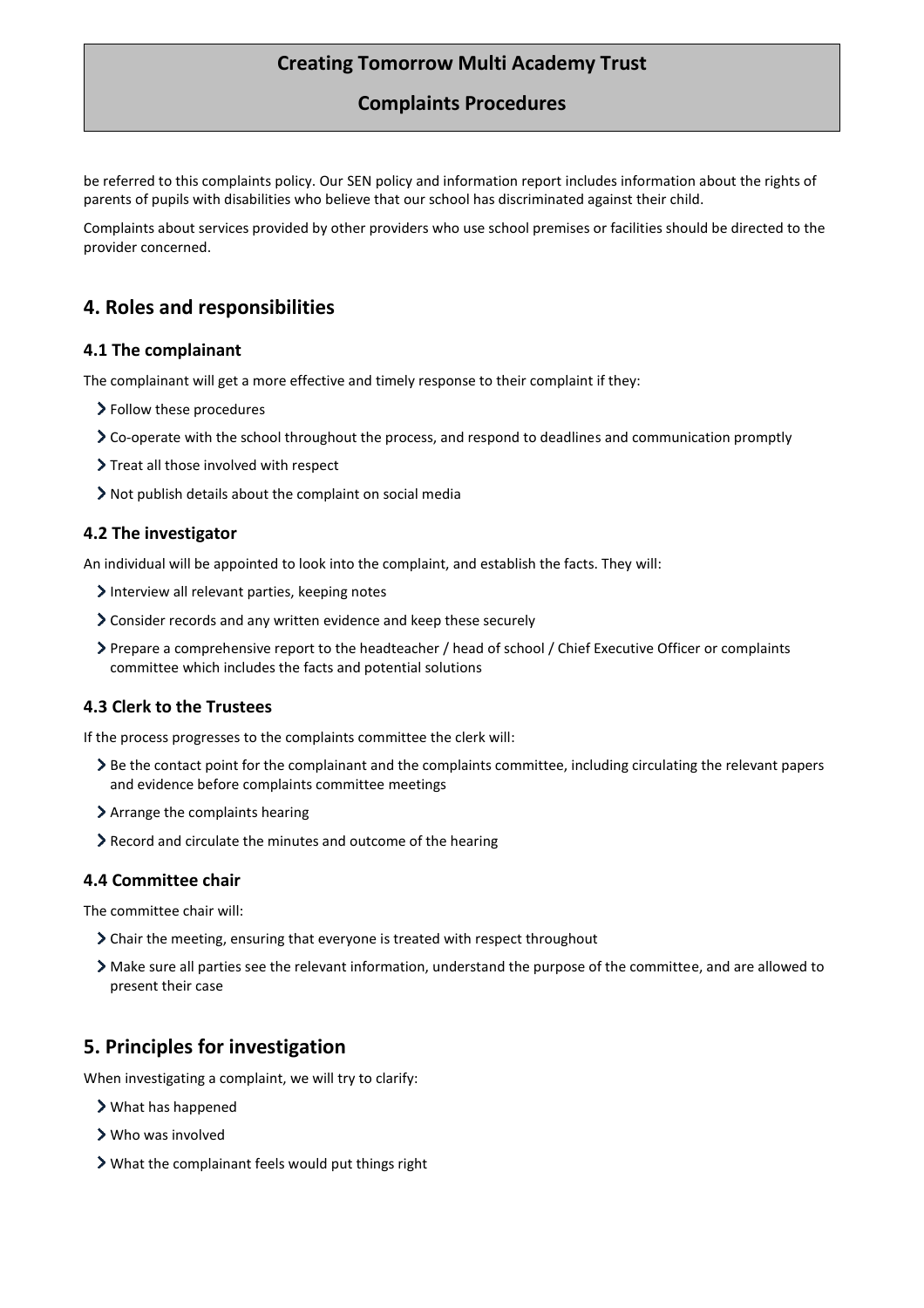### **Complaints Procedures**

#### **5.1 Time scales**

The complainant must raise the complaint within 3 months of the incident. If the complaint is about a series of related incidents, they must raise the complaint within 3 months of the last incident.

We will consider exceptions to this time frame in circumstances where there were valid reasons for not making a complaint at that time and the complaint can still be investigated in a fair manner for all involved.

When complaints are made out of term time, we will consider them to have been received on the next school day.

If at any point we cannot meet the time scales we have set out in this policy, we will:

- $\geq$  Set new time limits with the complainant
- Send the complainant details of the new deadline and explain the delay

#### **5.2 Complaints about our fulfilment of early years requirements**

We will investigate all written complaints relating to the school's fulfilment of the Early Years Foundation Stage requirements, and notify the complainant of the outcome within 28 days of receiving the complaint. The school will keep a record of the complaint (see section 10) and make this available to Ofsted on request.

Parents and carers can notify Ofsted if they believe that the school is not meeting Early Years Foundation Stage requirements, by calling 0300 123 4234 or 0300 123 4666, or by emailin[g enquiries@ofsted.gov.uk.](mailto:enquiries@ofsted.gov.uk) An online contact form is also available a[t https://www.gov.uk/government/organisations/ofsted#org-contacts.](https://www.gov.uk/government/organisations/ofsted#org-contacts)

We will notify parents and carers if we become aware that the school is to be inspected by Ofsted. We will also supply a copy of the inspection report to parents and carers of children attending the setting on a regular basis.

# <span id="page-5-0"></span>**6. Stages of complaint (not complaints against the headteacher or governors)**

As Creating Tomorrow academies trust comprises non-maintained special schools there must be at least 3 stages to our complaints procedure: an informal stage, a formal stage and review by an independent individual. The procedure sets out clear timescales for the management of the complaint.

In all stages of the complaint the headteacher / head of school may refer the complaint to the trust board and in this case the complaint will be dealt with by the Chief Executive Officer / Chief Operating Officer, as appropriate.

*In all subsequent stages please read that if the complaint is referred by the headteacher / head of school to the trust then the Chief Executive Officer / Chief Operating Officer (as appropriate) replaces the role of headteacher / head of school*

#### **6.1 Stage 1: informal**

Creating Tomorrow academies trust will take informal concerns seriously and make every effort to resolve the matter quickly. It may be the case that the provision or clarification of information will resolve the issue.

The complainant should raise the complaint as soon as possible with the headteacher / head of school, either in person or by letter, telephone or email. If the complainant is unclear who to contact or how to contact them, they should contact the school or trust – please see contact details for the trust and each school (Section 14).

We will always try to acknowledge informal complaints within 5 school days, and investigate and provide a response within 15 school days.

The informal stage will involve a meeting between the complainant and the headteacher / head of school and subsequently the subject of the complaint, as appropriate.

If the complaint is not resolved informally, it will be escalated to a formal complaint.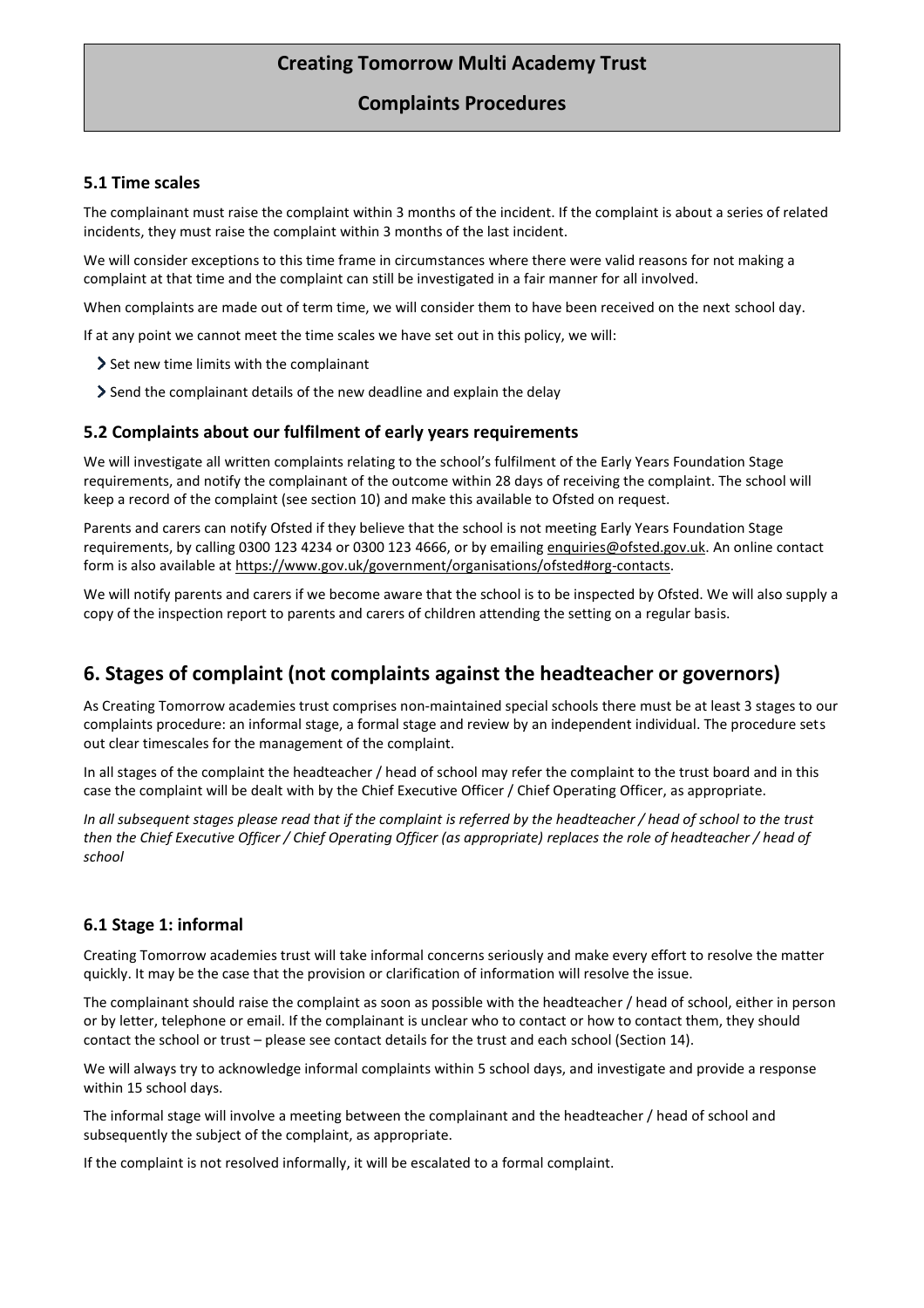### **Complaints Procedures**

### **6.2 Stage 2: formal**

Formal complaints can be raised:

- > By letter or email
- > In person
- > By a third party acting on behalf of the complainant

The complainant should provide details such as relevant dates, times, and the names of witnesses of events, alongside copies of any relevant documents, and what they feel would resolve the complaint.

If complainants need assistance raising a formal complaint, they can contact the school or trust office (please see section 14).

The headteacher / head of school (or designated member of the senior leadership team) will call a meeting to clarify concerns, and seek a resolution. The complainant may be accompanied to this meeting, and should inform the school of the identity of their companion in advance.

In certain circumstances, the school may need to refuse a request for a particular individual to attend any such meeting – for example, if there is a conflict of interest. If this is the case, the school will notify the complainant as soon as they are aware, so that the complainant has the opportunity to arrange alternative accompaniment.

The headteacher / head of school (or other person appointed by the headteacher for this purpose) will then conduct their own investigation. The written conclusion of this investigation will be sent to the complainant within 15 school days.

If the complainant wishes to proceed to the next stage of the procedure, they should inform the clerk to the trust board within 5 school days.

#### **How to escalate a complaint**

Complaints can be escalated by contacting the clerk to the trust board:

- > By letter or email
- > In person
- Through a third party acting on behalf of the complainant

The clerk will need the details of the complaint as set out above, as well as details from the complainant on how they feel the previous stage of the procedure has not addressed their complaint sufficiently, and what they feel would resolve the complaint.

The written conclusion of this investigation will be sent to the complainant within 15 school days.

If the complainant wishes to proceed to the next stage of the procedure, they should inform the clerk to the trust board in writing within 5 school days. Requests received outside of this time frame will be considered in exceptional circumstances.

The clerk will acknowledge receipt of the request within 5 school days.

#### **6.3 Stage 3: review panel**

Complaints will be escalated to the panel hearing stage if the complainant is not satisfied with the response to the complaint at the second, formal, stage.

The panel will be appointed by or on behalf of the trust and must consist of at least 3 people who were not directly involved in the matters detailed in the complaint. At least 1 panel member must be independent of the management and running of the school. The panel cannot be made up solely of governing board members, as they are not independent of the management and running of the school.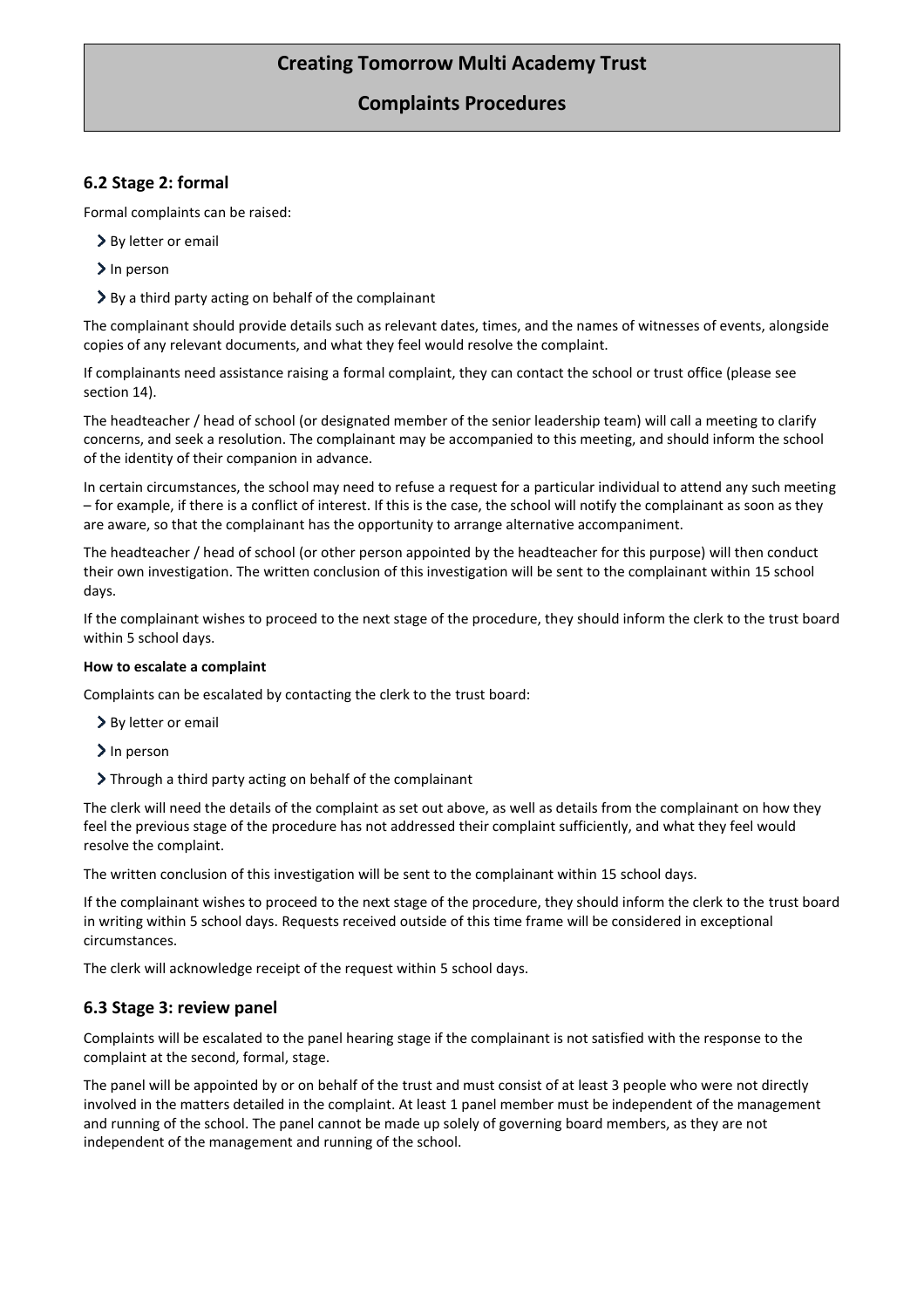### **Complaints Procedures**

The panel will have access to the existing record of the complaint's progress (see section 10).

The complainant must have reasonable notice of the date of the review panel; however, the review panel reserves the right to convene at their convenience rather than that of the complainant. At the review panel meeting, the complainant and representatives from the school, as appropriate, will be present. Each will have an opportunity to set out written or oral submissions prior to the meeting.

The complainant must be allowed to attend the panel hearing and be accompanied if they wish.

#### **At the meeting**

At the review panel meeting, the complainant and representatives from the school, as appropriate, will be present. Each will have an opportunity to set out written or oral submissions prior to the meeting.

The complainant must be allowed to attend the panel hearing and be accompanied by a suitable companion if they wish. We don't encourage either party to bring legal representation, but will consider it on a case-by-case basis. For instance, if a school employee is called as a witness in a complaint meeting, they may wish to be supported by their union.

At the meeting, each individual will have the opportunity to give statements and present their evidence, and witnesses will be called as appropriate to present their evidence.

The panel, the complainant and the school representative will be given the chance to ask and reply to questions. Once the complainant and school representatives have completed presenting their cases, they will be asked to leave and evidence will then be considered.

The panel will then put together its findings and recommendations from the case. The panel will also provide copies of the minutes of the hearing and the findings and recommendations to the complainant and, where relevant, the subject of the complaint, and make a copy of the findings and recommendations available for inspection by the headteacher / head of school.

#### **The outcome**

The committee can:

- Uphold the complaint, in whole or in part
- Dismiss the complaint, in whole or in part

If the complaint is upheld, the committee will:

- Decide the appropriate action to resolve the complaint
- Where appropriate, recommend changes to the school's systems or procedures to prevent similar issues in the future

The school will inform those involved of the decision in writing within 10 school days.

# <span id="page-7-0"></span>**7. Complaints against the headteacher / head of school, Trust Leadership, a governor or the governing board, a trustee or the trust board**

#### **7.1 Stage 1: informal**

Complaints should be directed to the clerk to the trust board in the first instance.

If the complaint is about the Headteacher / head of school, member of the Trust Leadership Team or one member of the governing board (including the chair or vice-chair), a suitably-skilled and impartial trustee will carry out the steps at stage 1 (set out in section 6 above).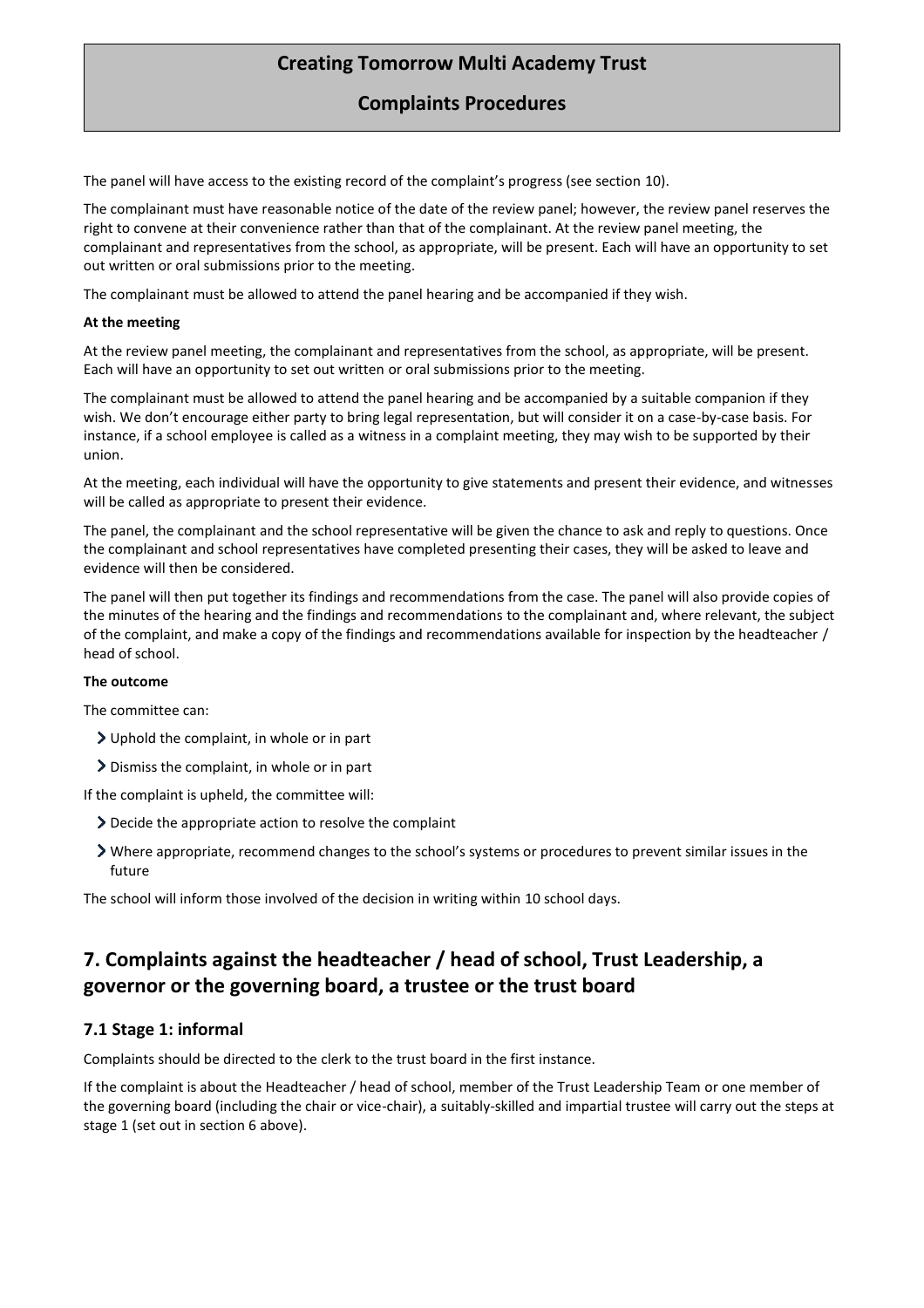**Complaints Procedures**

If the complaint is against a trustee of the trust board, then the Chair or Vice Chair of Trustees will carry out the steps at Stage 1 and subsequent following steps.

If the complaint is against the Chair or Vice Chair of the Trustees, or the trust board as a whole, then one of the trust's members will take advice from the National Governors Association and this may mean carrying out the following steps with support from another trust, or that the complaint is referred directly to the Education and Skills Funding Agency (ESFA).

### **7.2 Stage 2: formal**

If the complaint is jointly about the chair and vice-chair, the entire governing board or the majority of the governing board, an independent investigator will carry out the steps in stage 2 (set out in section 6 above). They will be appointed by the trust board, and will write a formal response at the end of their investigation.

#### **7.3 Stage 3: review panel**

If the complaint is jointly about the chair and vice-chair, the entire governing board or the majority of the governing board, a committee of independent trustees will hear the complaint. They will be sourced from local trusts or the local authority and will carry out the steps at stage 3 (set out in section 6 above).

### <span id="page-8-0"></span>**8. Referring complaints on completion of the school's procedure**

If the complainant is unsatisfied with the outcome of the trust's complaints procedure, they can refer their complaint to the Education Skills and Funding Agency (ESFA). The ESFA will check whether the complaint has been dealt with properly by the school. The ESFA will not overturn a trust's decision about a complaint. However, it will look into:

- Whether there was undue delay, or the trust did not comply with its own complaints procedure
- Whether the trust was in breach of its funding agreement with the secretary of state
- Whether the trust has failed to comply with any other legal obligation

If the trust did not deal with the complaint properly, it will be asked to re-investigate the complaint. If the trust's complaints procedure is found to not meet regulations, the trust will be asked to correct its procedure accordingly.

For more information or to refer a complaint, see the following webpage:

<https://www.gov.uk/complain-about-school>

We will include this information in the outcome letter to complainants.

### <span id="page-8-1"></span>**9. Persistent complaints**

#### **9.1 Unreasonably persistent complaints**

Most complaints raised will be valid, and therefore we will treat them seriously. However, a complaint may become unreasonable if the person:

- If Has made the same complaint before, and it's already been resolved by following the school's complaints procedure
- Makes a complaint that is obsessive, persistent, harassing, prolific, defamatory or repetitive
- Knowingly provides false information
- Insists on pursuing a complaint that is unfounded, or out of scope of the complaints procedure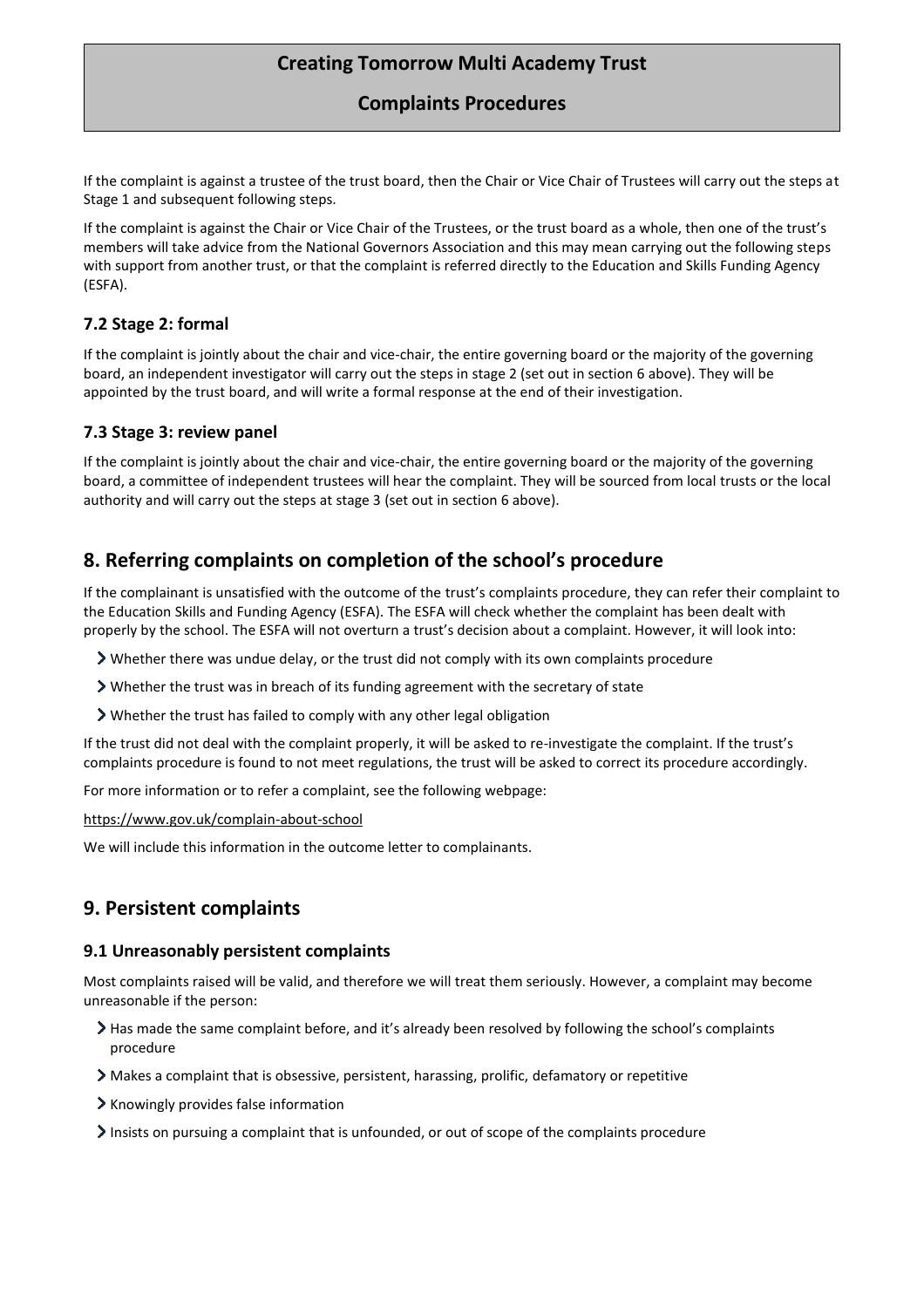### **Complaints Procedures**

- Pursues a valid complaint, but in an unreasonable manner e.g. refuses to articulate the complaint, refused to cooperate with this complaints procedure, or insists that the complaint is dealt with in ways that are incompatible with this procedure and the time frames it sets out
- Changes the basis of the complaint as the investigation goes on
- Makes a complaint designed to cause disruption, annoyance or excessive demands on school time
- Seeks unrealistic outcomes, or a solution that lacks any serious purpose or value

#### **Steps we will take**

We will take every reasonable step to address the complainant's concerns, and give them a clear statement of our position and their options. We will maintain our role as an objective arbiter throughout the process, including when we meet with individuals. We will follow our complaints procedure as normal (as outlined above) wherever possible.

It the complainant continues to contact the school or trust in a disruptive way, we may put communications strategies in place. We may:

- Sive the complainant a single point of contact via an email address
- Limit the number of times the complainant can make contact, such as a fixed number per term
- Ask the complainant to engage a third party to act on their behalf, such a[s Citizens Advice](https://www.citizensadvice.org.uk/)
- $\triangleright$  Put any other strategy in place as necessary

#### **Stopping responding**

We may stop responding to the complainant when all of these factors are met:

- We believe we have taken all reasonable steps to help address their concerns
- We have provided a clear statement of our position and their options
- The complainant contacts us repeatedly, and we believe their intention is to cause disruption or inconvenience

Where we stop responding, we will inform the individual that we intend to do so. We will also explain that we will still consider any new complaints they make.

In response to any serious incident of aggression or violence, we will immediately inform the police and communicate our actions in writing. This may include barring an individual from any of the trust's sites.

#### **9.2 Duplicate complaints**

If we have resolved a complaint under this procedure and receive a duplicate complaint on the same subject from a partner, family member or other individual, we will assess whether there are aspects that we hadn't previously considered, or any new information we need to take into account.

If we are satisfied that there are no new aspects, we will:

- Tell the new complainant that we have already investigated and responded to this issue, and the local process is complete
- Direct them to the DfE if they are dissatisfied with our original handling of the complaint

If there are new aspects, we will follow this procedure again.

#### **9.3 Complaint campaigns**

Where the trust or school receives a large volume of complaints about the same topic or subject, especially if these come from complainants unconnected with the trust or school, we may respond to these complaints by:

Publishing a single response on the trust or school website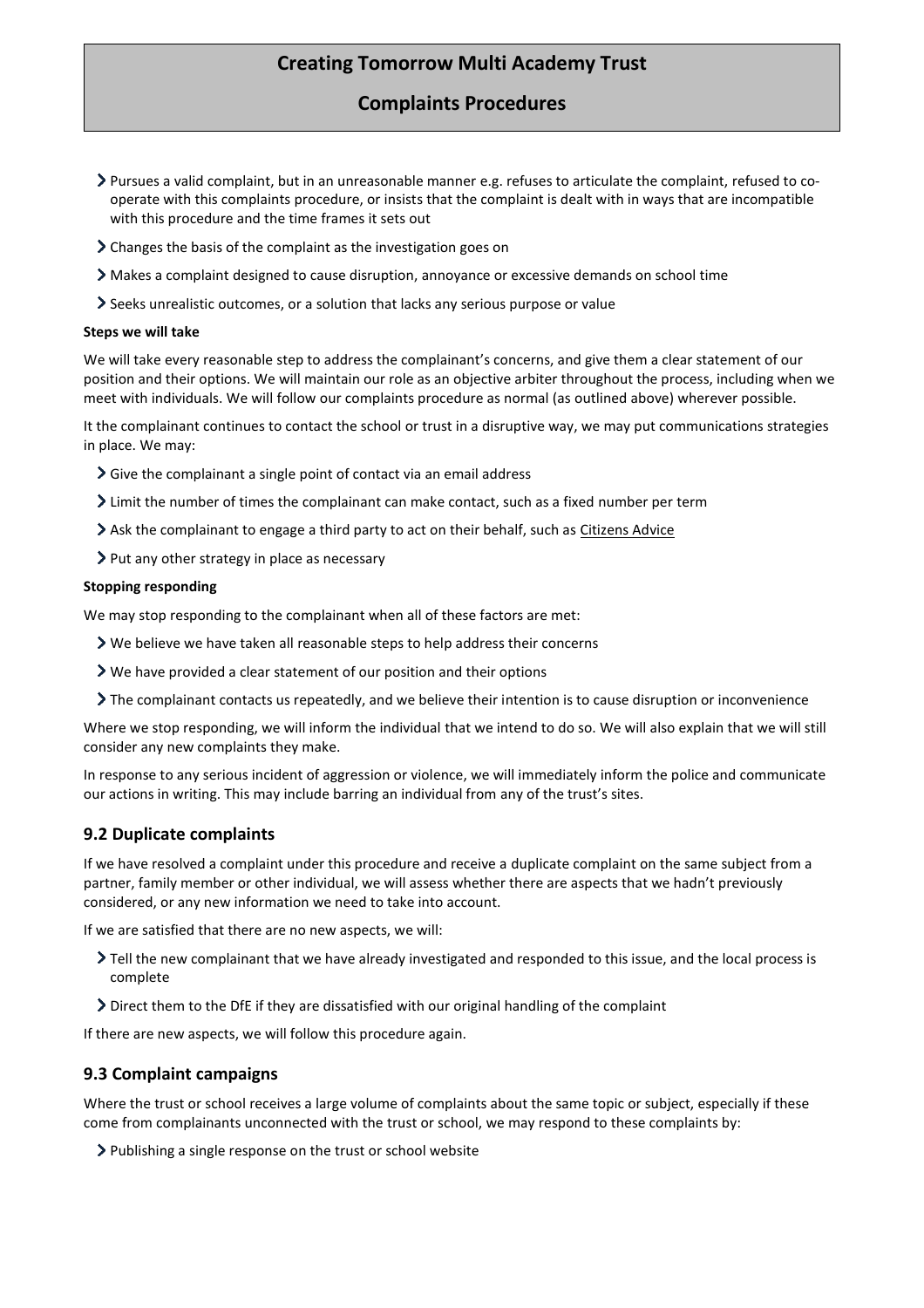### **Complaints Procedures**

Sending a template response to all of the complainants

If complainants are not satisfied with the response, or wish to pursue the complaint further, the normal procedures will apply.

### <span id="page-10-0"></span>**10. Record keeping**

The trust will record the progress of all complaints, including information about actions taken at all stages, the stage at which the complaint was resolved, and the final outcome. The records will also include copies of letters and emails, and notes relating to meetings and phone calls.

This material will be treated as confidential and held centrally, and will be viewed only by those involved in investigating the complaint or on the review panel.

This is except where the secretary of state (or someone acting on their behalf) or the complainant requests access to records of a complaint through a freedom of information (FOI) request or through a subject access request under the terms of the Data Protection Act, or where the material must be made available during a school inspection.

Records of complaints will be kept securely, only for as long as necessary and in line with data protection law, our privacy notices and retention schedule.

The details of the complaint, including the names of individuals involved, will not be shared with the whole trust / governing board in case a review panel needs to be organised at a later point.

Where the trust or governing board is aware of the substance of the complaint before the review panel stage, the trust will (where reasonably practicable) arrange for an independent panel to hear the complaint.

Complainants also have the right to request an independent panel if they believe there is likely to be bias in the proceedings. The decision to approve this request is made by the trust board, who will not unreasonably withhold consent.

# <span id="page-10-1"></span>**11. Learning lessons**

The Business, Performance Pay and Personnel Committee of the trust board will review any underlying issues raised by complaints with the headteacher / head of school / Chief executive Officer / Chief Operating Officer where appropriate, and respecting confidentiality, to determine whether there are any improvements that the trust or school can make to its procedures or practice to help prevent similar events in the future.

# <span id="page-10-2"></span>**12. Monitoring arrangements**

The Business, Performance Pay and Personnel Committee will monitor the effectiveness of the complaints procedure in ensuring that complaints are handled properly. The Business, Performance Pay and Personnel Committee will track the number and nature of complaints, and review underlying issues as stated in section 11.

The complaints records are logged and managed by the trust's HR Operation Manager.

This policy will be reviewed by Chief Executive Officer every 2 years.

At each review, the procedures will be approved by the full board of trustees.

# <span id="page-10-3"></span>**13. Links with other policies**